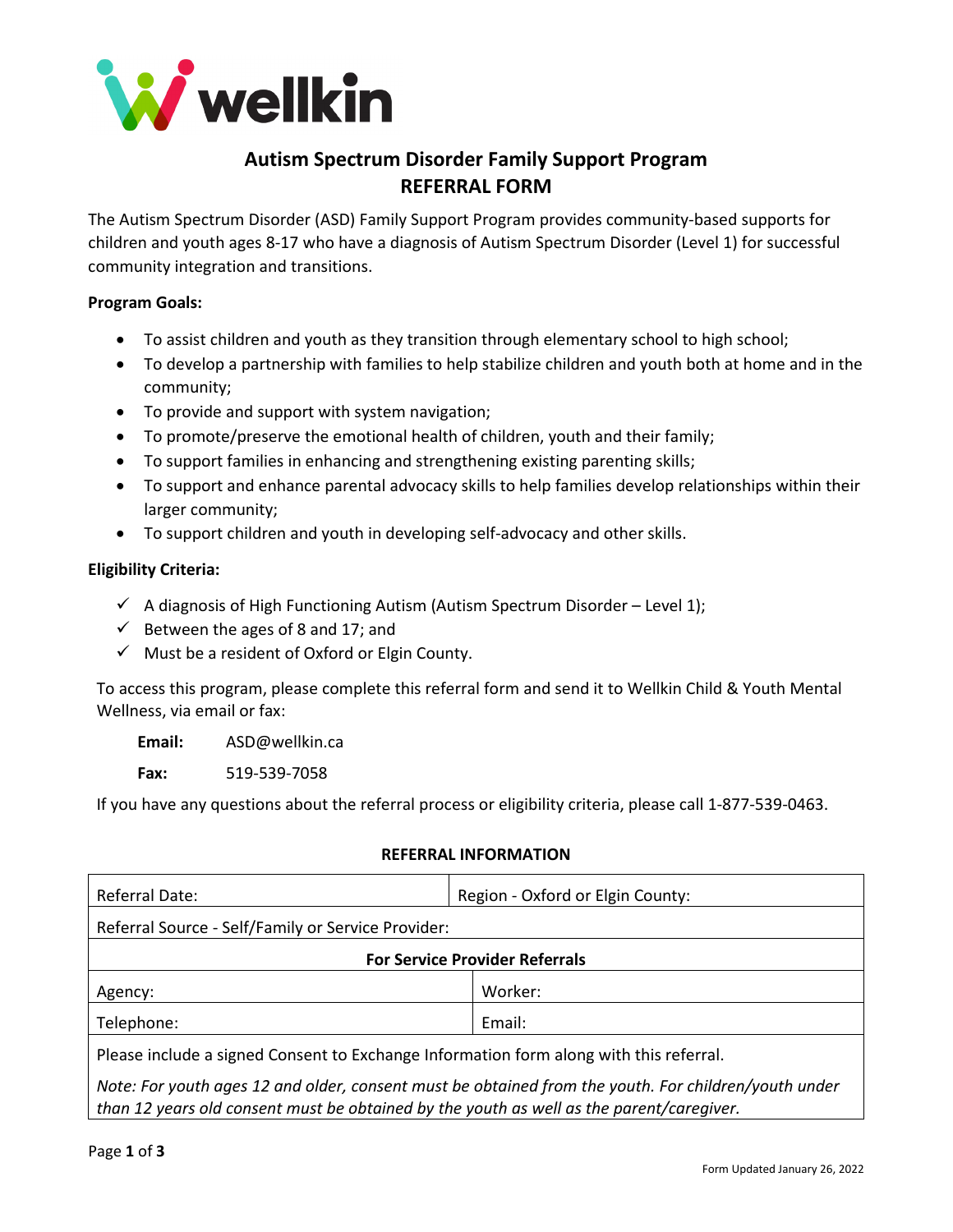

## **Autism Spectrum Disorder Family Support Program REFERRAL FORM**

#### **Child/Youth Information**

| Name:          |         | Address:     |
|----------------|---------|--------------|
| Date of Birth: |         | City:        |
| Age:           | Gender: | Postal Code: |

#### **Parent/Caregiver Information**

|  | Name: | Relationship to Child/Youth: |
|--|-------|------------------------------|
|--|-------|------------------------------|

#### **Contact Information**

| Telephone:                                                          | Is it ok to leave a voice mail message?                                                                                                                                                                                                                                                         |  |
|---------------------------------------------------------------------|-------------------------------------------------------------------------------------------------------------------------------------------------------------------------------------------------------------------------------------------------------------------------------------------------|--|
| Email:                                                              |                                                                                                                                                                                                                                                                                                 |  |
| Who should Wellkin contact about this referral? Youth or Caregiver: |                                                                                                                                                                                                                                                                                                 |  |
| .                                                                   | . The contract of the contract of the contract of $\mathcal{A}$ and $\mathcal{A}$ and $\mathcal{A}$ and $\mathcal{A}$ and $\mathcal{A}$ and $\mathcal{A}$ and $\mathcal{A}$ and $\mathcal{A}$ and $\mathcal{A}$ and $\mathcal{A}$ and $\mathcal{A}$ and $\mathcal{A}$ and $\mathcal{A}$ and $\$ |  |

*Note: For youth ages 12 and older, consent for service must be obtained from the youth. For children/youth under than 12 years old consent must be obtained by the youth as well as the parent/caregiver.*

#### **Diagnosis**

A diagnosis of High Functioning Autism (Autism Spectrum Disorder – Level 1) is an eligibility criterion for accessing the ASD Family Support Program. Families will be screened for program eligibility and will be asked to provide medical/psychological assessment reports that confirm the diagnosis.

Is a medical/psychological assessment report attached? Yes/No:

#### **Current Resources**

Please provide a detailed overview of services you/the family is currently receiving from other agencies/ workers.